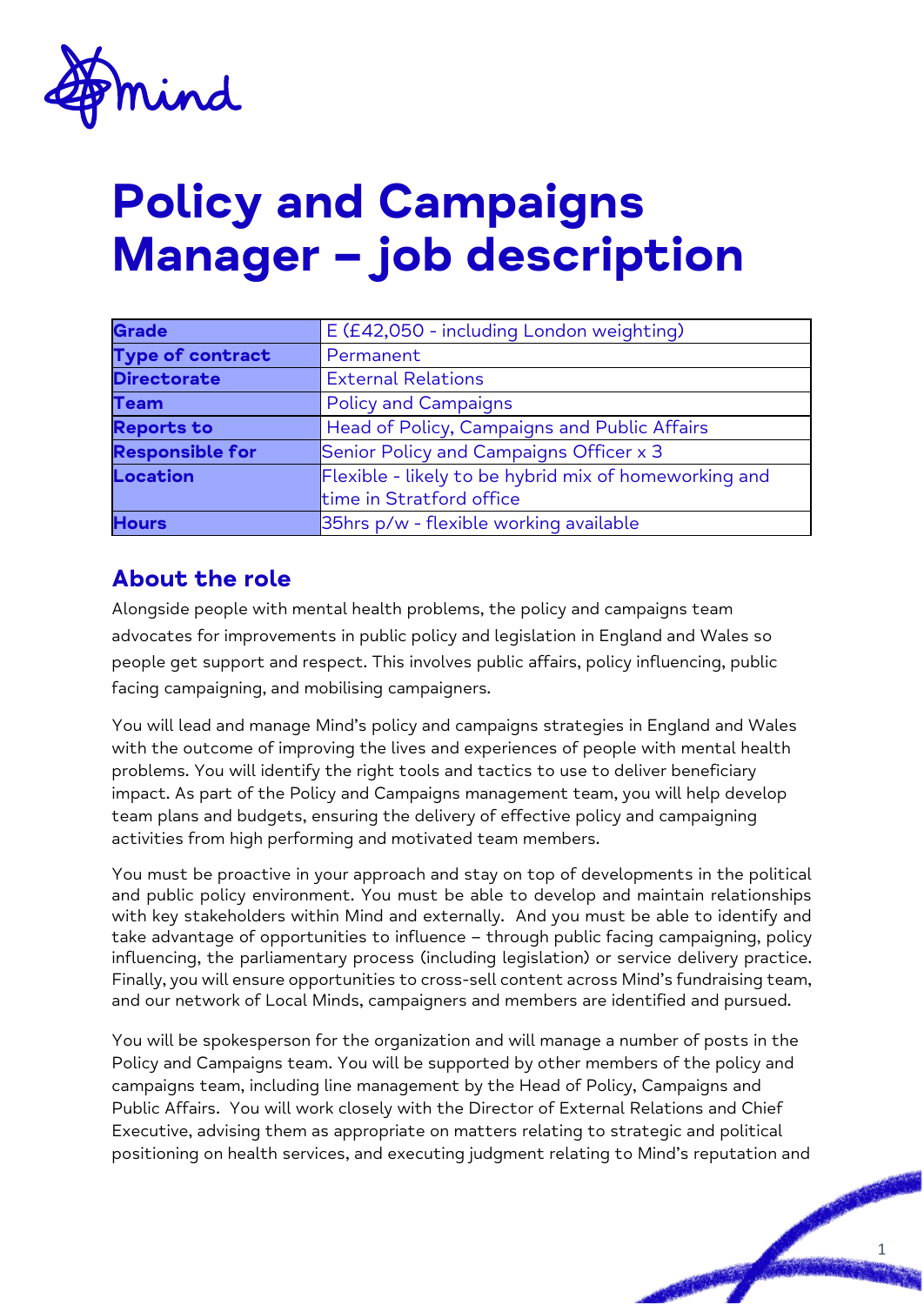

risk management. You will also work with other stakeholders and external contacts in delivering Mind's strategic objectives.

## **Key responsibilities**

- 1. Lead the development, delivery and evaluation of Mind's policy and campaigning strategies, making decisions about appropriate priorities and looking creatively at methods of delivery.
- 2. Be an active member of the Policy and Campaigns management team, ensuring effective team and project plans and budgets are developed, managed and reported against, sharing peer responsibility and providing peer support and cover.
- 3. Manage members of the policy and campaigns team, including undertaking appraisals, supervisions and team meetings, promoting individual and team development, and in accordance with Mind's commitment to a mentally healthy workplace.
- 4. Establish and maintain effective relationships with civil servants, politicians, policy makers, and other decision-makers, campaigning bodies relevant to Mind's work.
- 5. Keep abreast of the current political climate ensuring that developments in England and Wales are identified and ensure that opportunities to further Mind's policy and campaigns objectives are pursued.
- 6. To be an ambassador, spokesperson and representative of Mind as required at events and in the media.
- 7. Oversee the delivery of the team's engagement with people with mental health problems in all aspects of its work, including input into planning and policy development, participation in research and engagement in campaign actions and events.
- 8. Oversee the production of high quality written recommendations, briefings, publications, presentations, and other materials that communicate complex messages clearly and effectively to a range of audiences, including politicians, campaigners, local Minds, professionals and other stakeholders.
- 9. Oversee the development of research, consultation and analysis (including data analysis), including ensuring Mind develops robust policy recommendations responds to UK Government and stakeholder inquiries and consultations.

2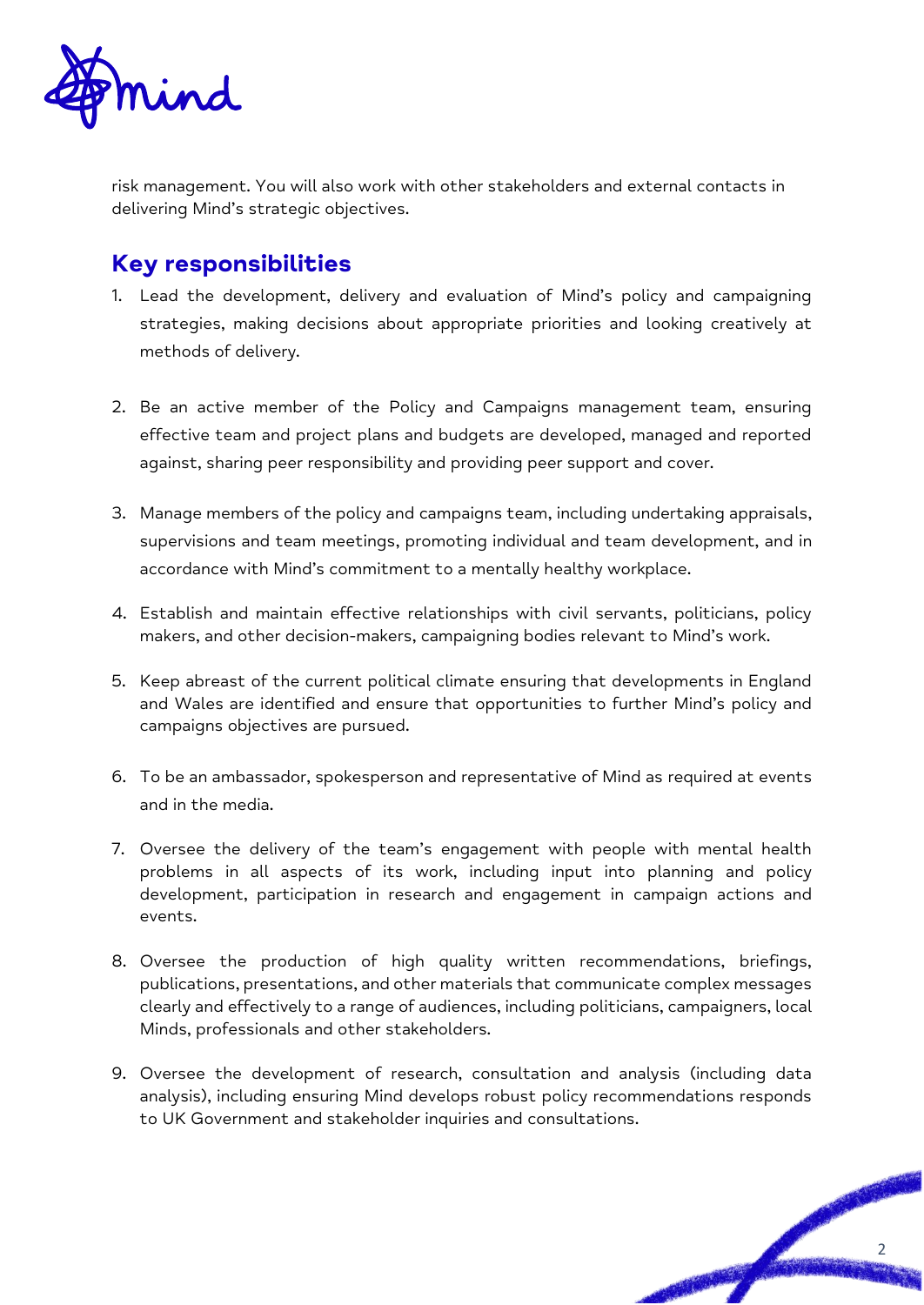

- 10. Keep up to date with campaigning techniques and tactics.
- 11. Ensure policy and campaigns team and wider External Relations teams have comprehensive and up to date intelligence and analysis of relevant public policy and practice issues in England and Wales.
- 12. Work in a cohesive, collaborative, flexible and cross-organisation way across Mind, acting as a role model to colleagues and ensuring effective use of resources
- 13. To attend, chair and contribute to meetings, briefings, reviews, due diligence and auditing and compliance activities and to prepare and present papers to senior management, trustees, and other internal and external stakeholders as required.
- 14. Undertake other duties that may from time to time be necessary and are compatible with the nature and grade of the posts.

### **About you**

Mind are looking for committed and dynamic individuals who can work across various teams, building relationships with a variety of stakeholders and people from all walks of life.

- 1. A passion and commitment to Mind's purpose and values, with a genuine interest in and understanding of the issues and policies affecting our work and the individuals we support.
- 2. Significant experience of strategic policy and/or campaigning work designed to achieve change, including the use of a range of influencing and campaigning techniques, and how to use them to good effect.
- 3. Demonstrable ability to establish quickly personal credibility, to develop, maintain and negotiate effective working relationships with groups and individuals with differing perspectives and agendas, and of working with other organisations on joint campaigns and coalitions.
- 4. Excellent all round communication skills, particularly the ability to communicate clearly and concisely to a range of audiences.
- 5. Experience of managing staff/volunteers.
- 6. Fast strategic and analytical thinking skills and experience of demonstrating good judgement, including political judgement.